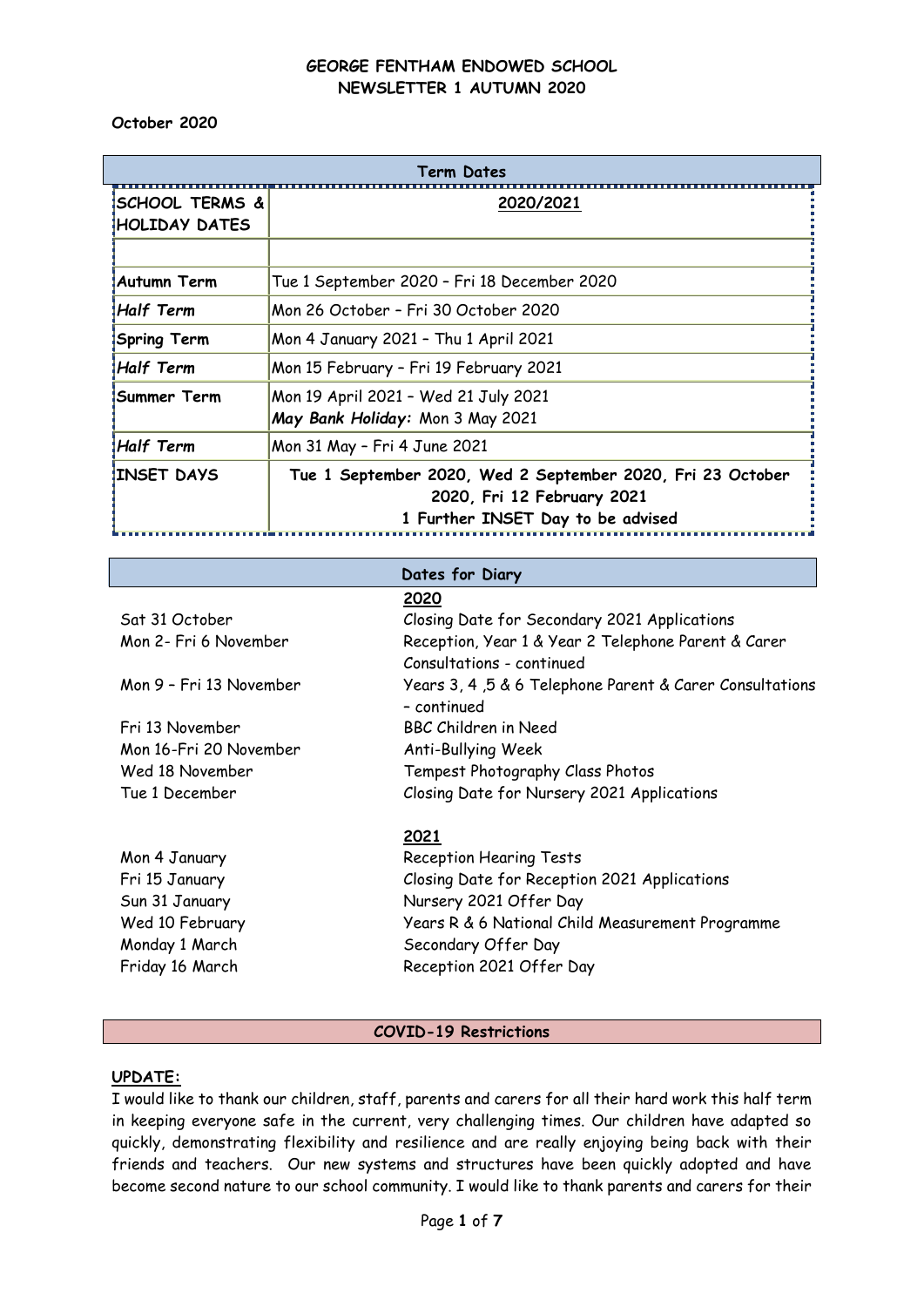support with our staggered starts and pick up times. Children are arriving on time and there is a very calm and purposeful start to the learning day.

One of the challenges we are facing is that it is more difficult to meet with parents and carers and welcome them in to school. However, if you have any concerns, please contact the school office and a member of staff will arrange to contact you back. Please see our website and Parent Pay emails for our most up-to-date communications.

# **COVID-19 TESTS:**

During this first half term we have had a number of families who have accessed COVID-19 testing. We would like to thank all of our families who have acted quickly to access these tests and then worked in partnership with school to keep us informed and updated of the results.

It is essential that children are not sent in to school if they, or anyone they live with, have any COVID 19 symptoms, e.g. high temperature, new persistent cough or a loss of, or change in, their normal sense of taste or smell. Anyone with symptoms will be required to self-isolate, organise a test and inform the school of the result. If someone in your household has symptoms, all members of the household must self-isolate whilst the person with symptoms accesses a test. School should be immediately notified of the result.

# **CONFIRMED COVID-19 CASES IN SCHOOLS:**

Please be advised we have very detailed response systems in place, should there be a confirmed case of COVID-19 within our school community. In consultation with Public Health England and Solihull Local Authority, decisions would be quickly made about any children, staff or class bubbles that would need to isolate and for how long. This would be clearly communicated with you in the first instance through our Parent Pay email system.

# **HALF TERM COVID-19 RISKS:**

We would very much like to ask for your support in reducing the risk of the spread of COVID-19, over half-term, within our community. The GOV.UK website contains very clear guidance on what restrictions are in place if you live in an area where the local COVID alert level is high and can be accessed here<https://www.gov.uk/guidance/local-covid-alert-level-high>

We hope that all of our families stay safe and follow the guidance so that transmission is not increased within our school community after half-term.

Please be aware, any family traveling abroad over half term may be subject to quarantine restrictions when they return. We are asking all families to carefully check their travel arrangements and notify school immediately if these restrictions apply.

Thank you for your help and support in this matter.

#### **Remote Learning**

At George Fentham we have spent this half term identifying how, in the event of any future isolations or closures, we can ensure that children's learning can continue at home, closely aligned to the learning they would be doing in school. To do this, we sent out a survey, asking for your input and feedback about our provision during the original lockdown and your family circumstances regarding access to a computer/laptop/tablet/printer etc. This information has been invaluable in shaping how we will provide remote learning in future, helping us to better understand how to support our children and families and in looking at ways to cater for all.

We have produced a Remote Learning Policy and are currently putting together a Parents' Guide to support you, should the need arise. This week, children will be shown where and how they can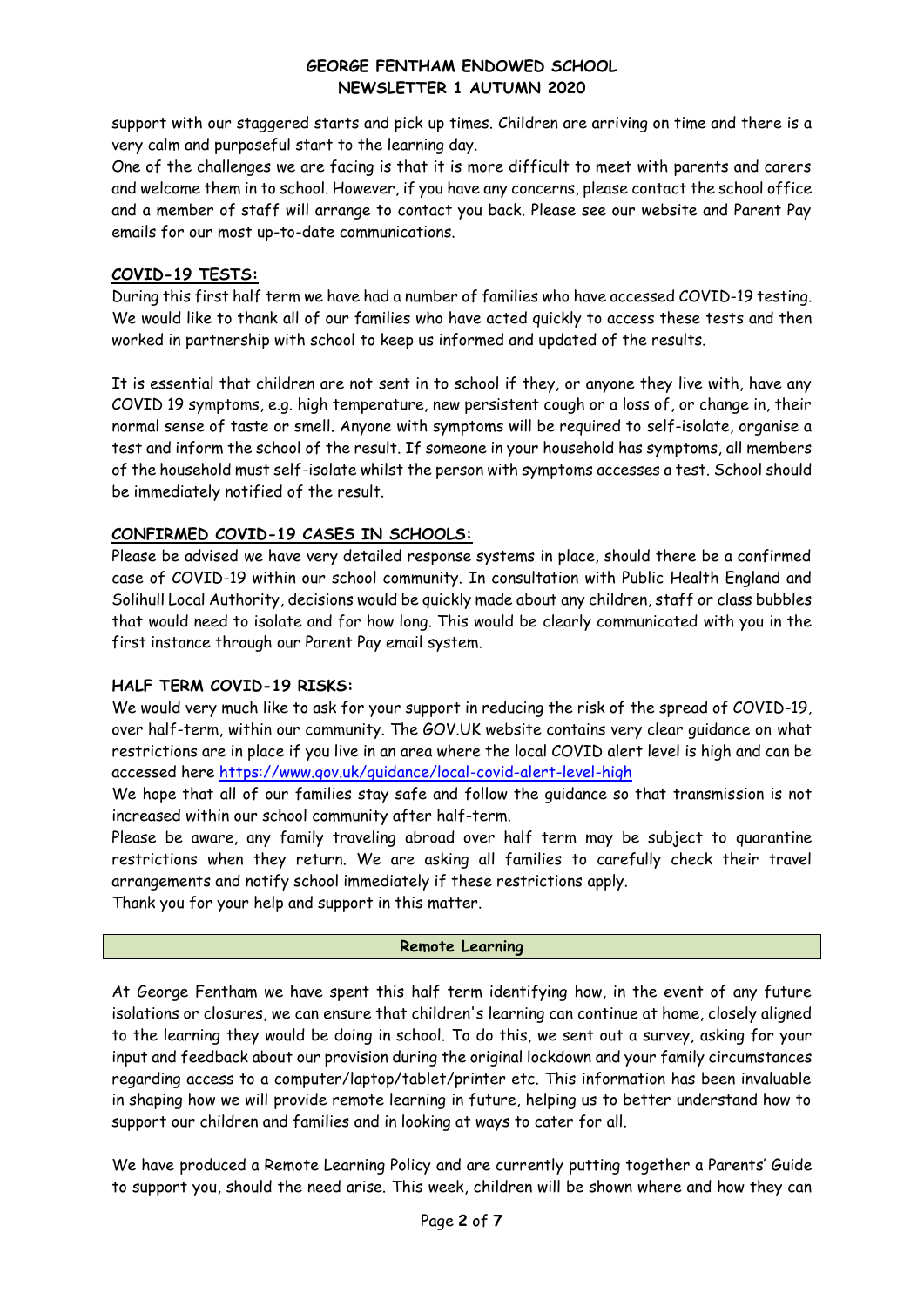access Remote Learning provision via our school website, using Purple Mash and TT Rockstars, along with being given their usernames and logins. We are now looking at how we can begin to incorporate other technologies to provide improved communication and contact.

Whilst our hope is that we will not need to use this remote provision, we are mindful that (given the current local and national scenarios) it is likely to happen at some point and, therefore, our aim is to be as prepared as possible to provide high quality materials for both you and our children, ensuring high standards of learning are maintained.

### *Thank You!*

*We would like to take this opportunity to say a huge thank you to Mr Bass as he continues, with the support of all of our staff, to lead and develop all of our work in this area!*

#### **COVID-19 Restrictions – Christmas Update**

We have already had some queries regarding our Christmas Performances this year. Unfortunately, due to the current Covid-19 restrictions, we will be unable to present our normal EYFS & KS1 and KS2 Performances. As you are aware, class bubbles are unable to mix and we are unable to perform in front of any audiences. There are also some current restrictions on singing and performing in school in line with Government guidelines. We are now looking at alternative ways of celebrating Christmas with the children, but these arrangements will be kept under review in direct response to constantly changing Government and Local Authority guidance and advice. Please be reassured, our staff will be working incredibly hard to ensure Christmas remains a very magical time in school, but this year it is going to look rather different! We will keep you updated once our plans are confirmed.

#### **Parent Phone Consultations**

Thank you to everyone who has returned their Parent Phone Consultation booking form. Staff are currently scheduling these phone calls which will begin this week and continue after half term. Whilst we would much prefer to hold face-to-face meetings, we hope that a prearranged phone call will provide you with valuable information regarding your child's well-being and progress this half term. Please feel free to share any information with us that you think would be helpful for us to know.

**Concerns and Complaints received by School regarding the behaviour of a small number of George Fentham Endowed School Pupils**

Please be aware that over the last few weeks, we have received a number of concerns and complaints regarding the behaviour and activities of a small group of George Fentham children after school has finished.

These concerns and complaints include:

- Children from different class bubbles mixing when they play football on the field after school. There is a worry that this could lead to more than one class having to be sent home to self-isolate if there was a confirmed COVID-19 case in school.
- There has been significant damaged caused to some of the trees on the field where children have climbed trees and deliberately broken off branches.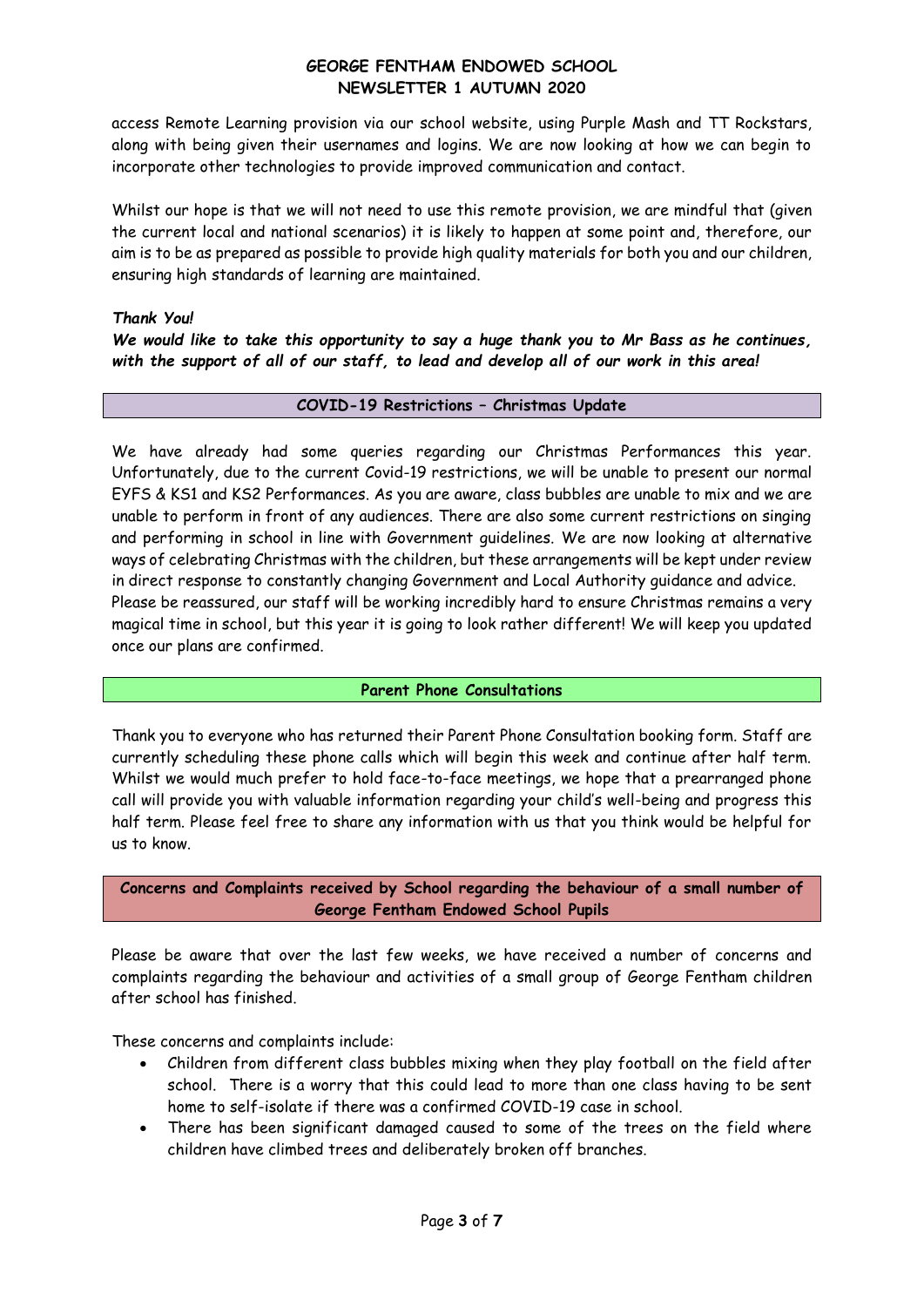A phone call at 3:45pm from a local resident in relation to a small group of children who were playing on the field and throwing sticks over the fence hitting the resident's property and causing distress.

*Please can we ask for your help in all of the above matters. All children playing on the field after school must be fully supervised by parents and carers in order to ensure appropriate behaviour at all times. We would ask for your support in limiting the mixing of children from different class bubbles during the current Coronavirus Pandemic to minimise the risk to all of our children, staff and families.* 

### **Staffing Update**

### **Lunchtime Supervisors:**

This half term we are delighted to welcome our new Lunchtime Supervisor, Mrs Shabir, to George Fentham Endowed School. Our team of Lunchtime Supervisors has worked incredibly hard this half-term to implement our new staggered lunchtime system. The system is working really well and enables us to keep all of our children within their class bubbles over the lunchtime session.

#### **Nursery Admissions September 2021**

If you would like to apply for a Nursery place to start in September 2021 you should apply directly to George Fentham Endowed School by 1<sup>st</sup> December 2020.

All information, our Admission Policies and an application form are now available on our school website at <http://www.georgefenthamschool.co.uk/admissions.html>

You may make a late online application after the closing date, but please be aware, this could have implications should we be oversubscribed. Offers will be made on 31<sup>st</sup> January 2021.

#### **Reception Admissions September 2021**

The closing date for submitting your child's Reception 2021 application is 15<sup>th</sup> January 2021. If you have not yet applied and you live in Solihull, you must submit your application through the parent portal at [www.solihull.gov.uk/pp](http://www.solihull.gov.uk/pp) . Applications submitted after the closing date will not be processed until after the offers have been made in April. Applying late is likely to affect the outcome to your application. If you live outside of Solihull, you should contact your home Council to apply.

#### **Secondary Admissions- September 2021**

The Admissions Team at Solihull MBC have asked all schools to remind Year 6 parents, if they have not already done so, the closing date for secondary applications is **31st October 2020.**

#### **PE Updates**

Physical Education and physical activity have faced a number of challenges this half term but we would like to say a huge thank you to all parents and carers who have been so helpful in remembering to send pupils in, on their correct days, wearing their PE kit and encouraging them to be physically active outside of school.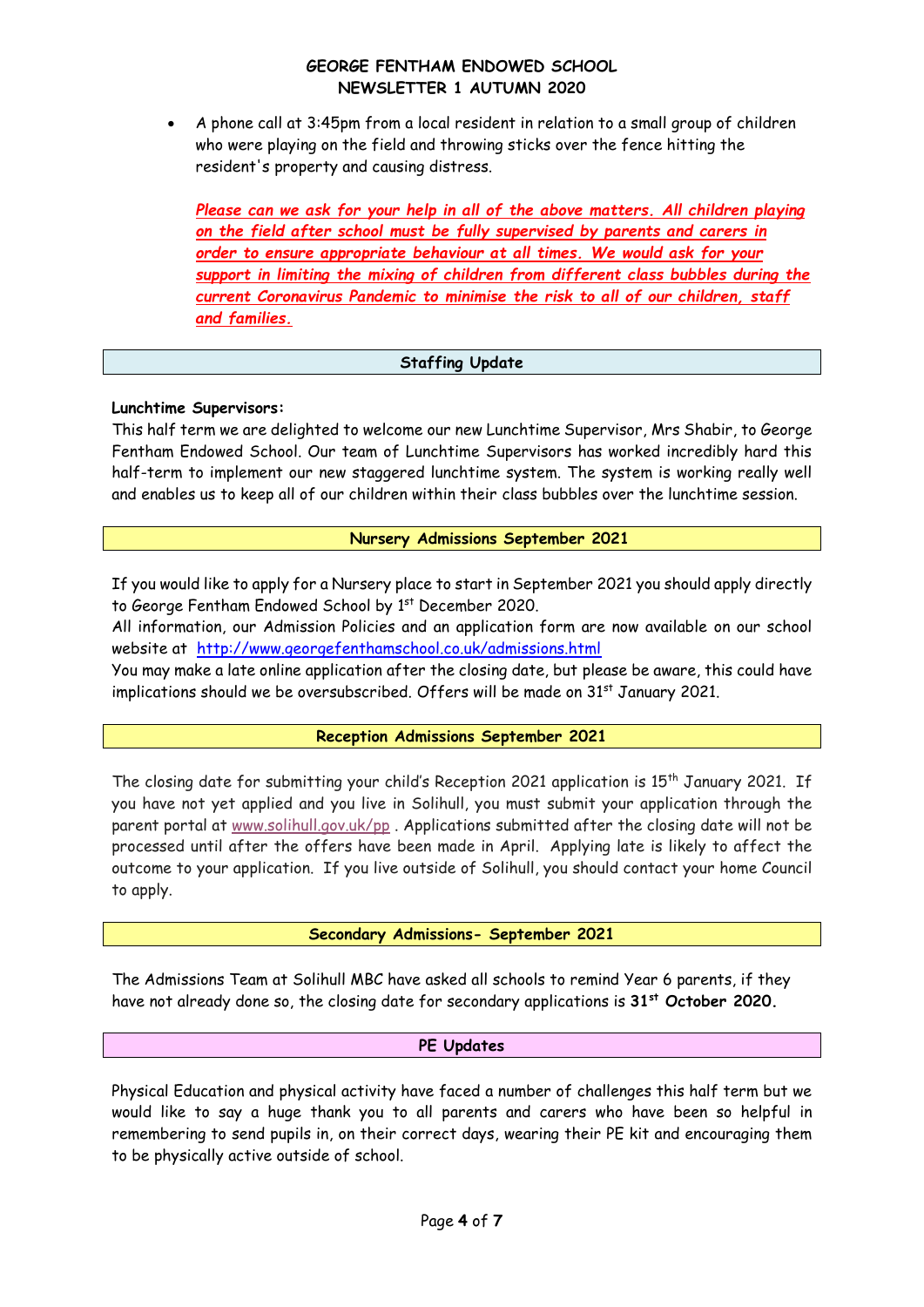The children across the school have really enjoyed engaging in the fitness activities we have been doing and all classes are taking part in a virtual games challenge against other schools across Solihull:

Year 1 & 2 - KS1 Athletics & Infant Agility Y3 - KS2 Athletics Y4 & 6 - KS2 Football Skills Y5- KS2 Dance

We have until the 20<sup>th</sup> November to practise our skills and record our personal bests. The top 10 results from each class will then be entered. We wish all of our children the very best of luck and look forward to keeping you updated.

# **Music Updates**

Despite the current situation we find ourselves in we are so pleased that Solihull Music Service instrumental lessons have now commenced in school within a COVID-19 safe environment. The music teachers are thrilled to be working with their pre-existing pupils again. We are looking forward to the New Year when we hope to open up instrumental lessons to new children who might be interested. Year 4 Whole Class Ensemble Teaching has begun on a Wednesday afternoon and it is lovely to see the children excited by their new instruments! Class music this half term has been focusing mainly on music appreciation, looking at a variety of musical genres and placing composers into historical context on a timeline.

# **Medicines in School**

Please be aware that a medicine permission form must be completed and discussed with a member of the office staff if your child requires any medicine during the school day. It is extremely important that all medicine has the prescription label clearly displayed on the medicine, stating your child's name, dose and frequency. If this information is displayed on packaging, we will need this packaging to be supplied. This arrangement will also apply for Calpol, therefore, if your child requires Calpol during the school day the bottle must have a label with the above details. Should you wish to discuss this in any further detail, please contact the school office. Alternatively, please see the school website for further information.

#### **Medical, Dental & Optician Appointments**

Following advice from CSAWS, we would like to ask for your support in organising medical, dental and optician appointments outside of the school day. Please note if there is no alternative, you may be asked to show a copy of your appointment letter or card to the school office.

#### **Reception to Year 6 -Nasal Flu Vaccination Programme**

Solihull Immunisation Team came into school on Thursday 15<sup>th</sup> October to give children in Reception through to Year 6 the Nasal Flu Vaccination. Take up of this vaccine was extremely high within school and we would like to thank parents for their support in this matter.

### **Dietary Requirements / Food Allergies**

Please note it is the responsibility of Parents or Carers to advise the school office, in writing, of any dietary requirements or food allergies for each individual child. Please note this is not required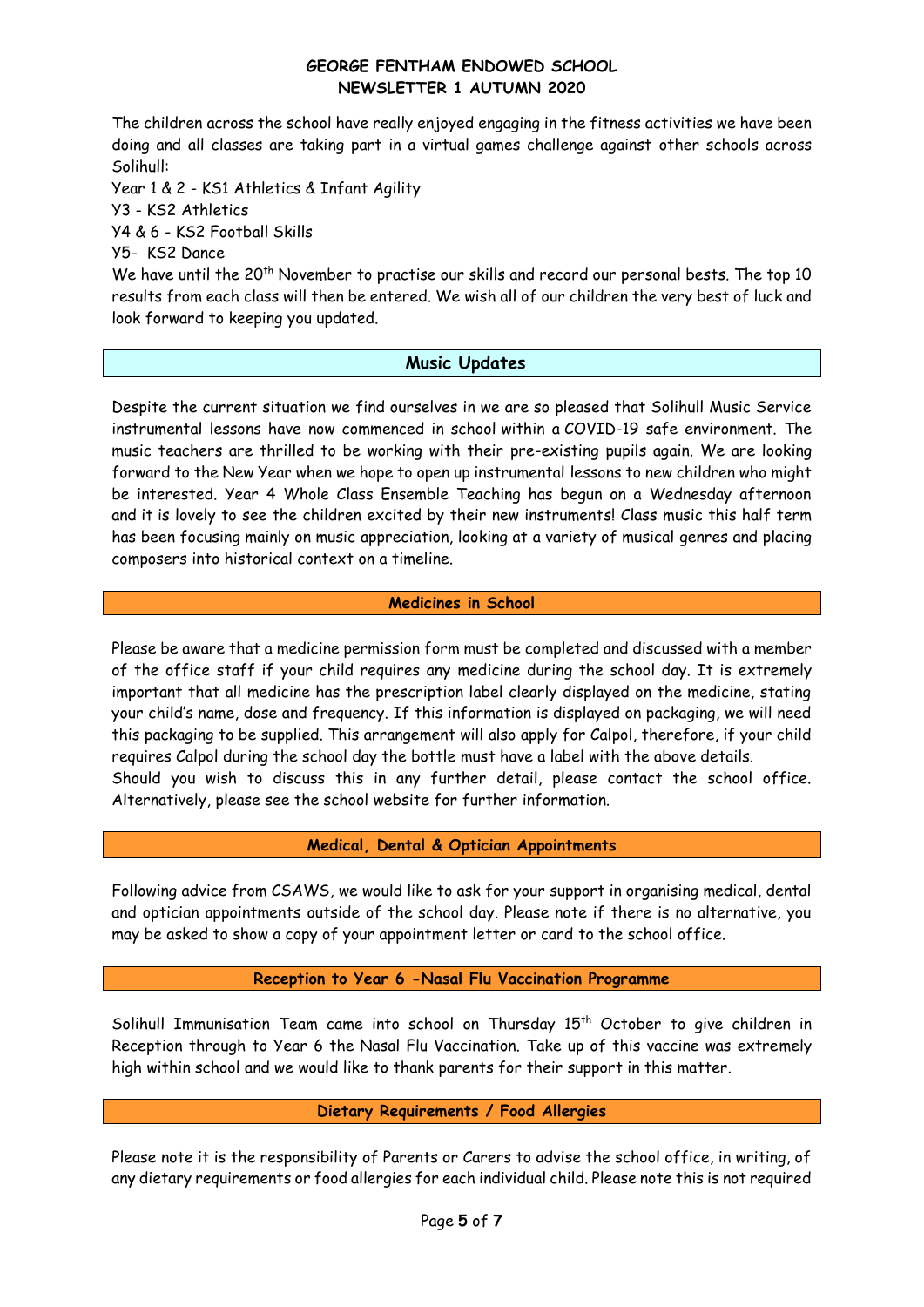for food preferences but for medical conditions such as allergies or Religious Beliefs. This information will be stored on the child's record throughout school.

### **Tempest Class Photos**

On the morning of Wednesday 18<sup>th</sup> November Tempest Photography will be coming in to school to take **Class Photos** only. We have consulted with the company and they have provided us with their full COVID-19 Risk Assessment to ensure the full safety of our children and staff.

### **School Meals – Outstanding Debt**

Parents of children in KS2

From 1st September 2020 School meals have increased to £2.20 per day.

Please ensure that you check your account regularly and credit your account with sufficient funds to pay for your child's school lunches. If a debt exceeds one week's school lunches a hot meal cannot be provided until the debt is cleared and the account is in credit. Thank you for your support in this matter.

Please contact the school office if you think your child may be eligible for free school meals.

### **REMINDER: Attendance and Requests for Leave of Absence**

To support us to secure good attendance for all of our pupils and to address concerns regarding any child's poor school attendance and punctuality, we will be continuing to work with Central School Attendance and Welfare Service Ltd (CSAWS) in 2020-21. Each half term, attendance registers are rigorously scrutinised to identify any attendance issues. This includes children falling below 95% attendance, children who are below 90% attendance and therefore at risk of becoming persistent absentees, children with any unauthorised absence and any punctuality concerns.

Your child may be referred to a CSAWS Attendance and Welfare Officer if their attendance and punctuality is causing concern. They will then contact you by phone, letter or home visit to discuss the school's concerns and how attendance and punctuality can be improved.

Please note, Head Teachers are only allowed to grant leave of absence in **very exceptional circumstances** and where the application has been made **two weeks in advance**. This does not include family holidays. Should you require any further information, or wish to discuss a leave of absence request please contact the school office.

# **The BASE**

Please note that The BASE provides before and after school care and Nursery wrap around care. The BASE is not run by school, but by a completely separate Voluntary Management Committee. If you have any queries regarding this provision, please contact Mrs Tina Coley directly on 01675 443913.

#### **And finally…………………**

We would like to take this opportunity to reassure you that, despite the challenges we are all facing today, George Fentham Endowed School continues to be a fantastic place to be. Our amazing and hardworking staff have continued to support our children in all aspects of their social,